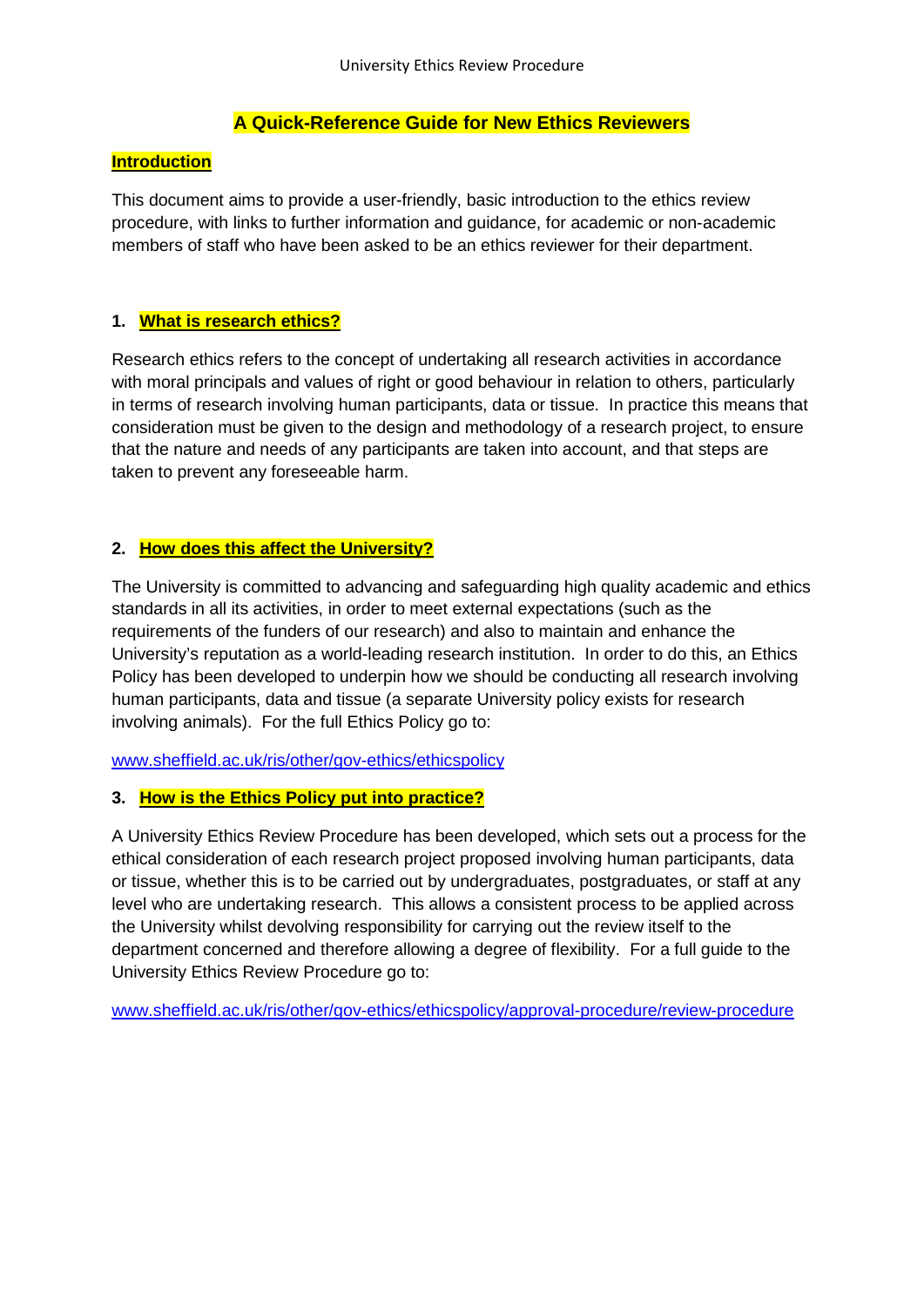# **4. How does the University Ethics Review Procedure apply to my department?**

Ethical principals apply in different ways for different disciplines; for example, in Biomedical Science, human tissue could be used in the study of a disease and consideration needs to be given to how it is obtained, how it is stored, used and disposed of, and whether/how consent should be obtained to use the material. However, in the School of Education, research involving asking children questions about their school experiences would require consideration of the effect this involvement may have on them, how they and their parents or guardians are to be informed of the project and how their consent is to be obtained. Some departments will be involved in considerably more research involving human participants, data and tissue than others, but the same principals must be applied.

NB. In research involving NHS patients (and a range of other types of research involving the NHS), the project would need to go through a separate NHS ethics review system. In these cases, it is unnecessary to go through the standard University Ethics Review Procedure as well. Similarly, if research is being undertaken outside the University and will be required to undergo ethical approval at another institution or in another country, it may not be necessary to go through the University Ethics Review Procedure as well. More information about the various routes for obtaining ethics approval is available here:

[www.sheffield.ac.uk/ris/other/gov-ethics/ethicspolicy/approval-procedure/ethics](http://www.sheffield.ac.uk/ris/other/gov-ethics/ethicspolicy/approval-procedure/ethics-approval/routes)[approval/routes](http://www.sheffield.ac.uk/ris/other/gov-ethics/ethicspolicy/approval-procedure/ethics-approval/routes)

# **5. What does the Ethics Review Procedure involve?**

The procedure involves the following basic stages:

- 1. The Principal Investigator or Supervisor of the research project is responsible for deciding whether the project requires ethical approval (guidance is available on the ethics web pages);
- 2. If ethical approval is required, an application form is completed by the relevant researcher or Supervisor, providing details of the project's aims and methodology, and responses to key ethical considerations;
- 3. The form is submitted to the Ethics Administrator in the relevant department;
- 4. The form is passed to the relevant departmental ethics reviewers to consider the application and decide whether to approve the application or otherwise.

There are variations in the Procedure according to who is carrying out the research (i.e. undergraduate and postgraduate-taught students, postgraduate research students or staff) and for undergraduate and postgraduate-taught students, whether the research is particularly high risk or low risk (although this distinction is not made in some departments; you will need to be aware of the particular policy applied in your department). For example, research being undertaken by a member of staff must be ethically reviewed by three departmental reviewers, whereas low risk research being undertaken by undergraduate students may only require approval by the student's supervisor, depending on the policy applied in the relevant department.